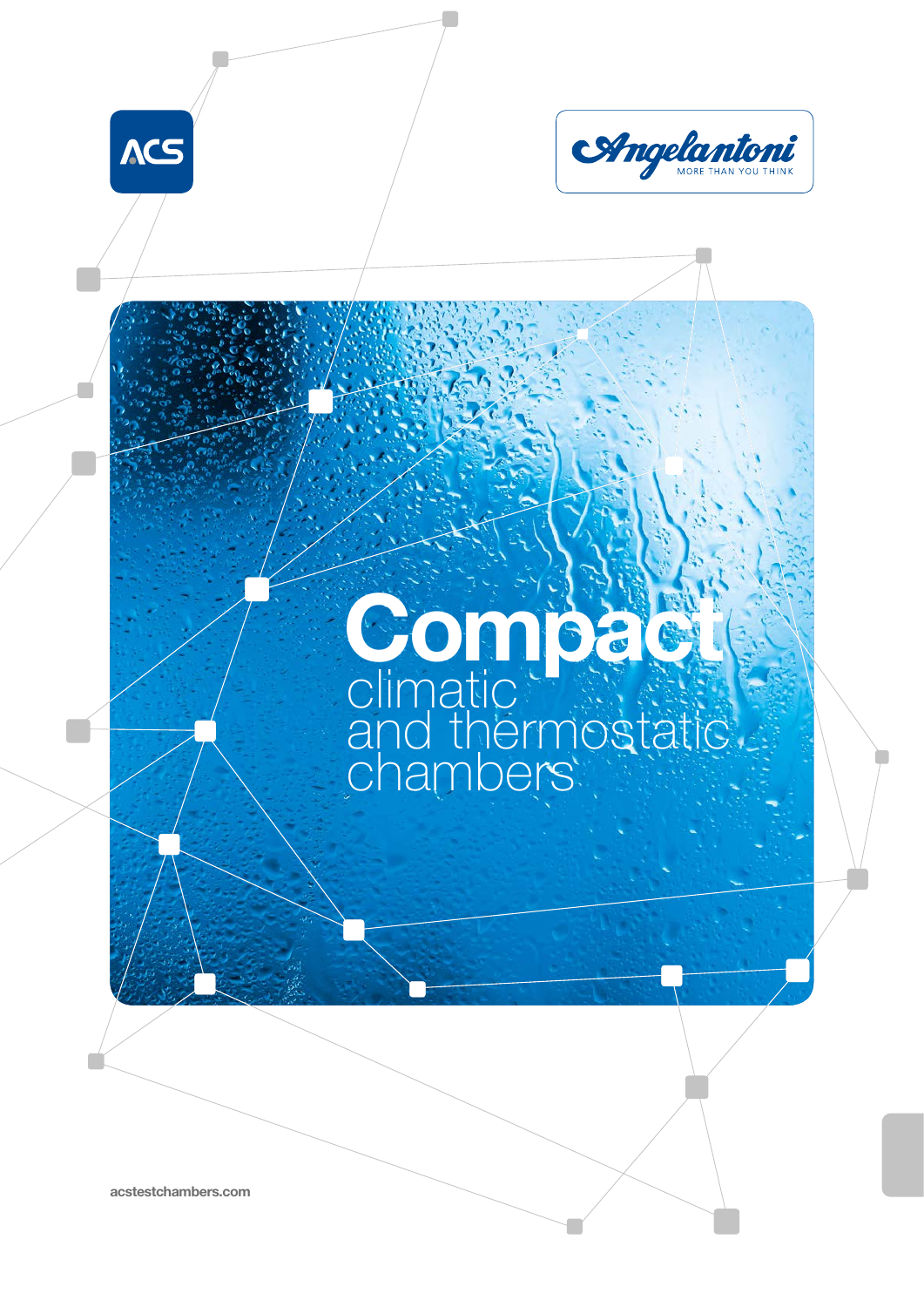1. for Temperature only version add the suffix T - 2.  $t = +4^{\circ}C/+93^{\circ}C$  for continuous test - 3. measured at 1 m distance in front of the unit, free field measurement - 4. according to IEC 60068-3-5 and IEC 60068-3-6 - 5. The performance data refer to +22°C ambient temperature, 230V or 400V nominal voltage, without specimen - 6. value without supporting table

# **Basic Configuration**

**Acc** 

#### - Control by PLC and "KeyKratos

- Supporting table with wheel (only for 110 l)
- Software Winkratos for single and multi-chamber control



ACS Compact Test Chambers provide high performances in limited space. Small footprint, easy installation, low power consumption, low noise level and full basic features including the inspection window, make these chambers the ideal choice. A compact unit easy to be installed in any R&D Department capable of testing small components and products.

## Small, powerful and fully equipped

- **Plus**" touchscreen on the door
- Inspection window
- No. 1 internal grid shelf (for 60, 110 and 200 l)
- Air condenser
- Internal light
- No. 1 porthole
- Min/max digital thermostat
- with independent probe
- (optional for 16 and 60 l) - No. 1 auxiliary free contact
- Ethernet port
- 

### **Options**

|                                                         | <b>MODEL</b>               | <b>DY16 T</b>             | <b>DY60 T(C)</b>                       | DY110 (C) <sup>1</sup> | DY200 (C) <sup>1</sup>            |
|---------------------------------------------------------|----------------------------|---------------------------|----------------------------------------|------------------------|-----------------------------------|
| Useful capacity (I)                                     |                            | 16                        | 59,5                                   | 110                    | 206                               |
| Internal dimensions approx. (mm)                        | Width                      | 310                       | 350                                    | 548                    | 601                               |
|                                                         | Depth                      | 230                       | 340                                    | 447                    | 541                               |
|                                                         | Height                     | 206                       | 500                                    | 447                    | 634                               |
| External dimensions approx. (mm)                        | Width                      | 465                       | 630                                    | 877                    | 927                               |
|                                                         | Depth                      | 541                       | 970                                    | 1080                   | 1379                              |
|                                                         | Height                     | 685                       | 1180                                   | 1434                   | 1794                              |
| Temperature range (°C)                                  | Basic                      | $-35+130$                 | $-40+180$                              | $-40+180$              | $-40+180$                         |
|                                                         | C model                    |                           | $-70+180$                              | $-70+180$              | $-70+180$                         |
| Temperature fluctuation (K)                             |                            | ±1                        | ±0.1±0.3                               | ±0.1±0.3               | ±0.1±0.3                          |
| Temperature changing rate Heating 4+5 (K/min)           | Basic (-40/+180°C)         | $4.5 (-35/+130^{\circ}C)$ | 3                                      | 3,2                    | $\overline{4}$                    |
|                                                         | C model $(-70/+180°C)$     |                           | 3                                      | 3,2                    | 4                                 |
| Temperature changing rate Cooling 4+5 (K/min)           | Basic (+180/-40°C)         | $3.5 (+130/-35°C)$        | 3                                      | 4                      | 4,5                               |
|                                                         | C model $(+180/-70°C)$     |                           | 3                                      | 2,8                    | 3                                 |
| Humidity range (%) $(\tau = -3/0.93^{\circ}\text{C})^2$ |                            |                           |                                        | 1095                   | 1095                              |
| Temperature range for climatic test (°C)                |                            |                           |                                        | 1095                   | 1095                              |
| Humidity fluctuation (%)                                |                            |                           |                                        | ±1±3                   | ±1±3                              |
| Maximum thermal Load (W) 5                              | Basic $T = +25^{\circ}C$   | 250                       | 250                                    | 350                    | 2300                              |
|                                                         | C model $T = +25^{\circ}C$ |                           | 250                                    | 500                    | 1500                              |
| Rated power (kW)                                        | Basic                      | 0,7                       | 2,0                                    | 3                      | 6                                 |
|                                                         | C model                    |                           | 2,3                                    | 3,7                    | $\overline{7}$                    |
| Rated current absorption (A)                            | Basic                      | $\overline{4}$            | 9                                      | 16                     | 10                                |
|                                                         | C model                    |                           | 11                                     | 16                     | 12                                |
| Weight (kg)                                             | Basic                      | 60                        | 210                                    | 350 <sup>6</sup>       | 485                               |
|                                                         | C model                    |                           | 230                                    | 3606                   | 545                               |
| Sound pressure level dB(A) 3                            | Basic                      | 52                        | 57                                     | 52                     | 53                                |
|                                                         | C model                    |                           | 59                                     | 52                     | 59                                |
| Supply voltage (Vac)                                    |                            |                           | <b>230V</b><br>$±10\%/50$ Hz/1<br>$+G$ |                        | 400V<br>$±10\%/50$ Hz/3<br>+ N+ G |

- Additional portholes
- UV lamp (only for 110 and 200 l)
- Internal shelves
- (only for 110 and 200 l)
- Set of no. 4 analogic inputs
- Set of no. 4 PT100 inputs
- Set of no. 8 auxiliary contacts
- (no. 2 for 16 and 60 l)
- No break power unit for PLC - Specimen switching off in case of chamber alarm (only for 110 and 200 l)
- T e RH analogic retransmission
- RS232 serial interface





The Compact Test Chambers are equipped with the powerful KeyKratos Plus touchscreen control system, based on PID control through PLC, having the following advanced features:

- Memory capacity to 1000 cycles with 350 segments.
- Unlimited real time recording of temperature and humidity versus time (LOG).
- A trend chart for recorded variables available with a scale from -100/+200.
- Messages on scheduled maintenance activities.
- Synoptic graphs for the chamber, low and high stage refrigeration.
- Data saved in CSV format (Comma Separated Value) for easy export to Excel<sup>®</sup> (only for 110 and 200 l) via USB interface located on front panel (program files are easily convertible into graphic format).

Multi-chamber remote control is available as option together with WinKratos S/W.

All models require just a single-phase electrical supply, except for 200 l chamber running on 3-phase power. Models 16, 60, 110 I fit easily on a laboratory's counter top. Model 110 l can also be supplied with an optional supporting table with wheels (see picture above).

16

60

110

**ACS** 

 $\bullet$ 

200